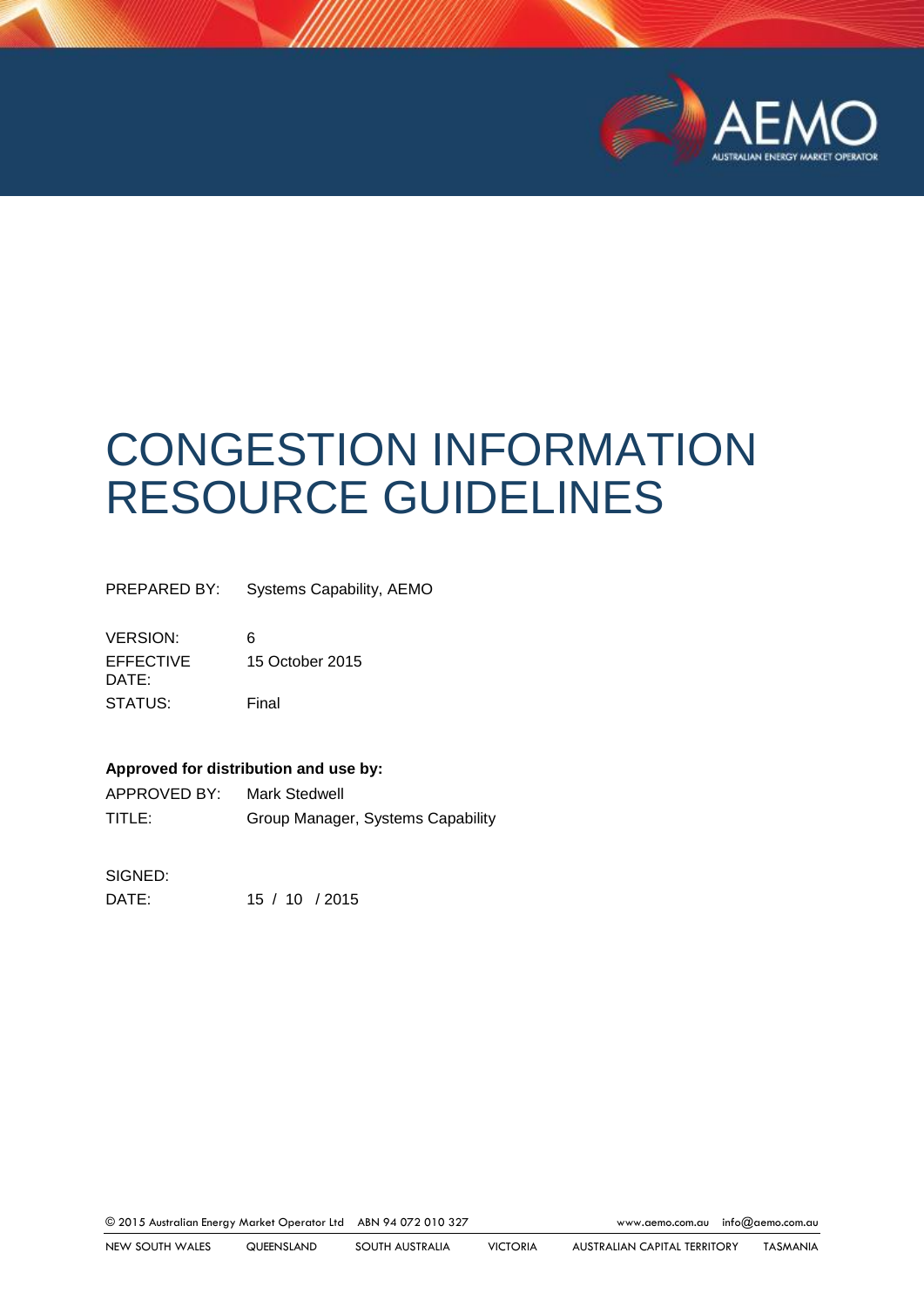

# VERSION RELEASE HISTORY

| <b>Version</b> | <b>Effective</b><br>Date | <b>Summary of Changes</b>                                                                                                                                                                     |
|----------------|--------------------------|-----------------------------------------------------------------------------------------------------------------------------------------------------------------------------------------------|
| 6              | 15 October<br>2015       | Updated for 2015 consultation and latest AEMO template. Comprehensive review<br>by AEMO legal.                                                                                                |
| 5              | 25 Jun 2014              | Full document review. Updated for 2014 consultation, changed Interconnector<br>Quarterly performance report section, updated Planned Electricity Network<br>Outages to match current practice |
| 4              | 25 Jun 2013              | Updated for 2013 consultation, updated URLs, updated list of CIR items, removed<br>minimum information section                                                                                |
| 3              | 27 Jun 2012              | Converted to new AEMO template. Updated for 2012 consultation. Updated URLs<br>for new AEMO website. Included updated CIR items list in Appendix 1                                            |
| 2              | 27 Jun 2011              | Updated for 2011 consultation. Included revised disclaimer, revisions to match<br>AEMO style guide.                                                                                           |
| 1.2            | 6 Jul 2010               | Added AEMO disclaimer                                                                                                                                                                         |
| 1.1            | 30 Apr 2010              | Added heat map section to Appendix, minor corrections                                                                                                                                         |
| 1              | 28 Apr 2010              | Included extra fields for NOS, added NOS 24 hour summary                                                                                                                                      |
| Interim        | 28 Oct 2009              | Original document for the Interim CIR                                                                                                                                                         |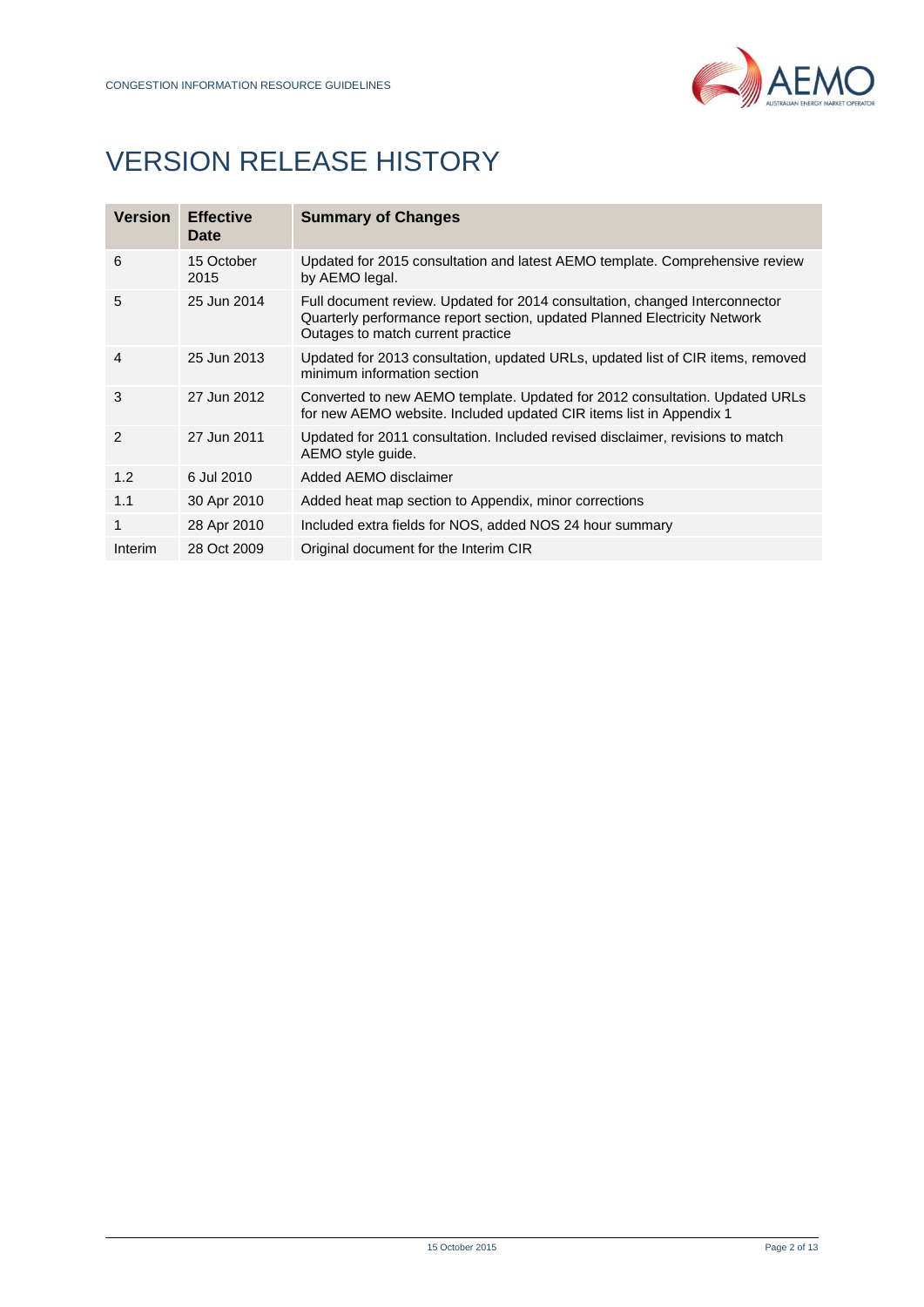

# **CONTENTS**

| 1.                                           | <b>INTRODUCTION</b>                                                                                                                          | 4                                                    |
|----------------------------------------------|----------------------------------------------------------------------------------------------------------------------------------------------|------------------------------------------------------|
| 1.1.<br>1.2.<br>1.3.                         | Purpose and Scope<br>Definitions and Interpretation<br><b>Related Documents</b>                                                              | $\overline{4}$<br>$\overline{4}$<br>5                |
| 2.                                           | <b>CONGESTION INFORMATION RESOURCE</b>                                                                                                       | 6                                                    |
| 2.1.<br>2.2.<br>2.3.<br>2.4.<br>2.5.<br>2.6. | Objective<br><b>NER Obligation</b><br>Location<br>Contents<br>Publishing and Updating the Congestion Information Resource<br>Confidentiality | 6<br>$6\phantom{a}$<br>$6\phantom{a}$<br>6<br>8<br>8 |
| 3.                                           | <b>INFORMATION TO BE PROVIDED BY TNSPS</b>                                                                                                   | 9                                                    |
| 3.1.<br>3.2.<br>3.3.<br>3.4.                 | Scope of the Obligation<br>Types of Information Required by AEMO<br>Confidentiality<br>Updates to Information                                | 9<br>9<br>10<br>10                                   |
| 4.                                           | <b>FURTHER DEVELOPMENT OF THE CONGESTION</b>                                                                                                 |                                                      |
|                                              | <b>INFORMATION RESOURCE</b>                                                                                                                  | 11                                                   |
|                                              | <b>APPENDIX A. ITEMS REQUESTED FOR THE CIR</b>                                                                                               | 12                                                   |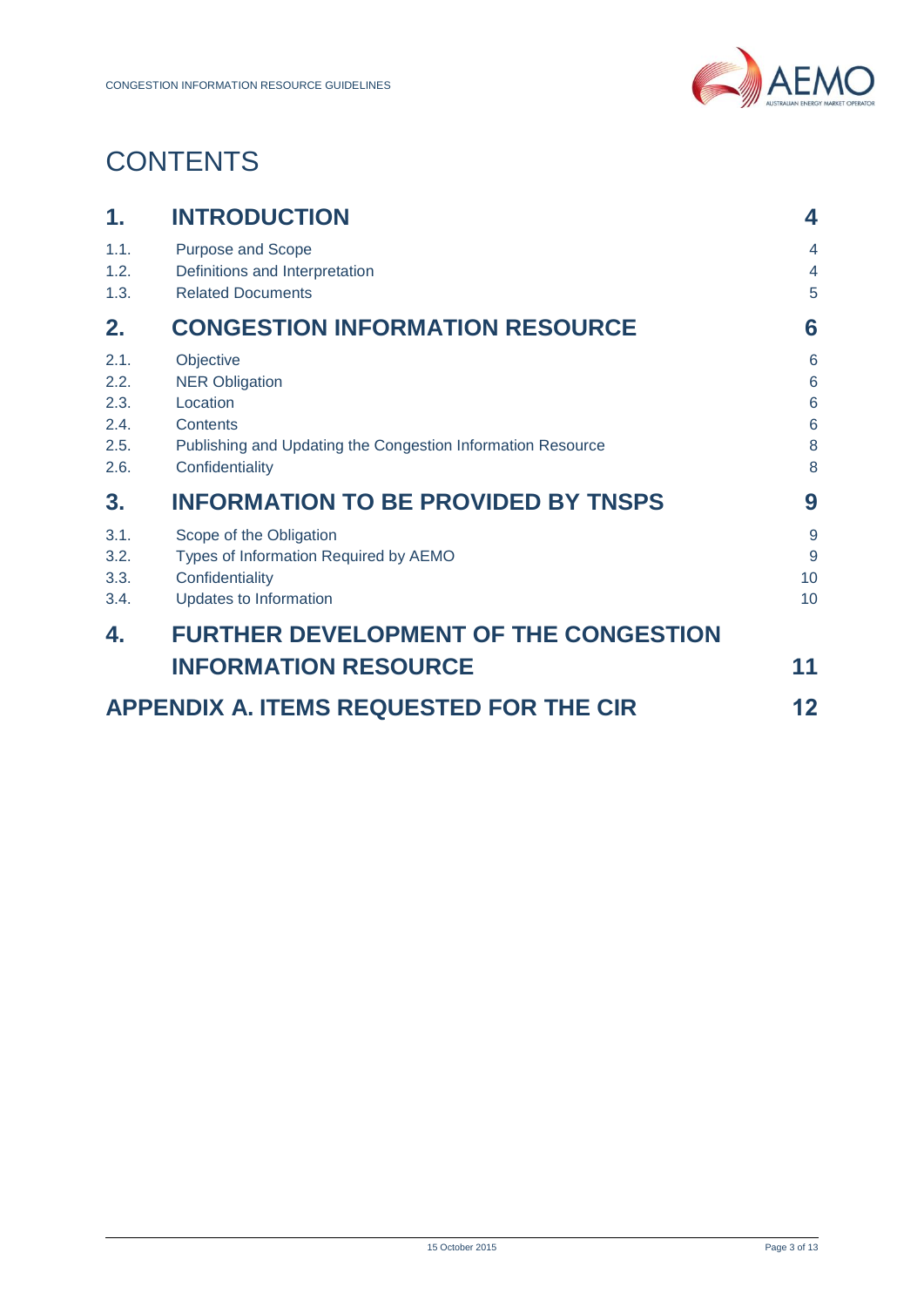

# <span id="page-3-0"></span>**1. INTRODUCTION**

#### <span id="page-3-1"></span>**1.1. Purpose and Scope**

These are the Congestion Information Resource Guidelines (**Guidelines**) made under clause 3.7A(k) of the National Electricity Rules (**NER**).

In accordance with this clause, the Guidelines describe the:

- (1) Information categories and their source to be contained in the *congestion information resource* (**CIR**).
- (2) Scope and type of information to be provided by *Transmission Network Service Providers* (TNSPs) in accordance with clause 3.7A(n) & (o) of the NER.
- (3) Processes to be implemented by AEMO to obtain the information from TNSPs in accordance with clause 3.7A(n) & (o) of the NER.
- (4) Determination of the intervals for updating and *publishing* the CIR.
- (5) Processes for providing *Registered Participants* with information under clause 3.7A(g) of the NER.

These Guidelines have effect only for the purposes set out in the NER. The NER and the National Electricity Law (**NEL**) prevail over these Guidelines to the extent of any inconsistency.

### <span id="page-3-2"></span>**1.2. Definitions and Interpretation**

#### **1.2.1. Glossary**

The words, phrases and abbreviations set out below have the meanings set out opposite them when used in these Guidelines.

Terms defined in the NEL or the NER have the same meanings in these Guidelines unless otherwise specified. Those terms are intended to be identified in these Guidelines by italicising them, but failure to italicise a defined term does not affect its meaning.

| <b>Definition</b>                                                      |
|------------------------------------------------------------------------|
| <b>Congestion Information Resource</b>                                 |
| AEMO's Energy Management Systems                                       |
| <b>Frequency Control Ancillary Services</b>                            |
| AEMO's Market Management System                                        |
| <b>National Electricity Market</b>                                     |
| NEM Dispatch Engine, the market dispatch engine used in the NEM        |
| National Electricity Market Wholesale Consultative Forum               |
| <i>Network</i> Outage Scheduler, a software application owned by AEMO. |
| <b>Network Support and Control Ancillary Service</b>                   |
| Network Service Provider                                               |
| Projected Assessment of System Adequacy                                |
| Supervisory Control And Data Acquisition                               |
| <b>Transmission Equipment Ratings</b>                                  |
| <b>Transmission Network Service Provider</b>                           |
|                                                                        |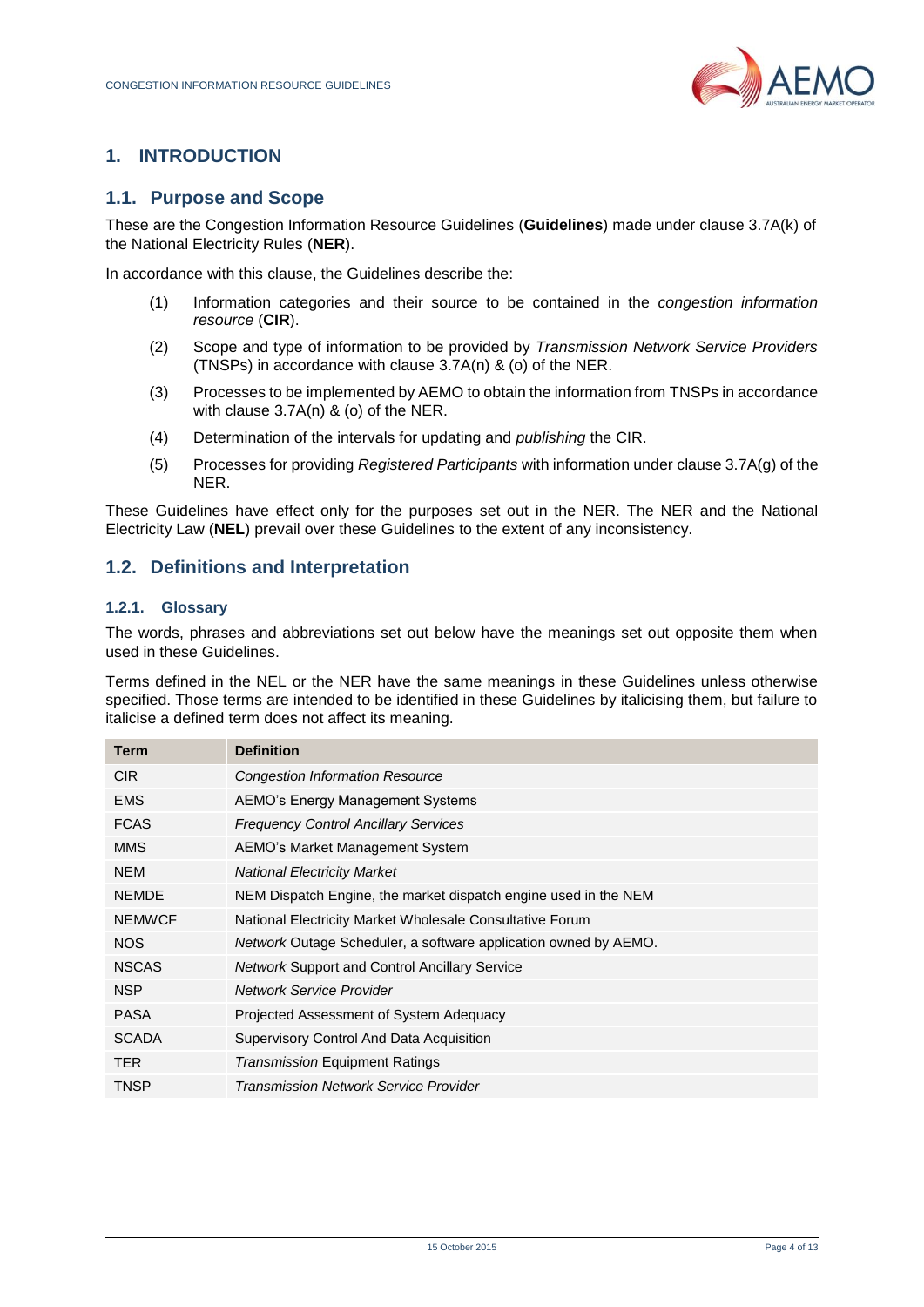

#### **1.2.2. Interpretation**

The following principles of interpretation apply to these Guidelines. Unless otherwise expressly indicated, these Guidelines are subject to the principles of interpretation set out in Schedule 2 of the NEL.

# <span id="page-4-0"></span>**1.3. Related Documents**

| Reference | <b>Title</b> | Location |
|-----------|--------------|----------|
|           |              |          |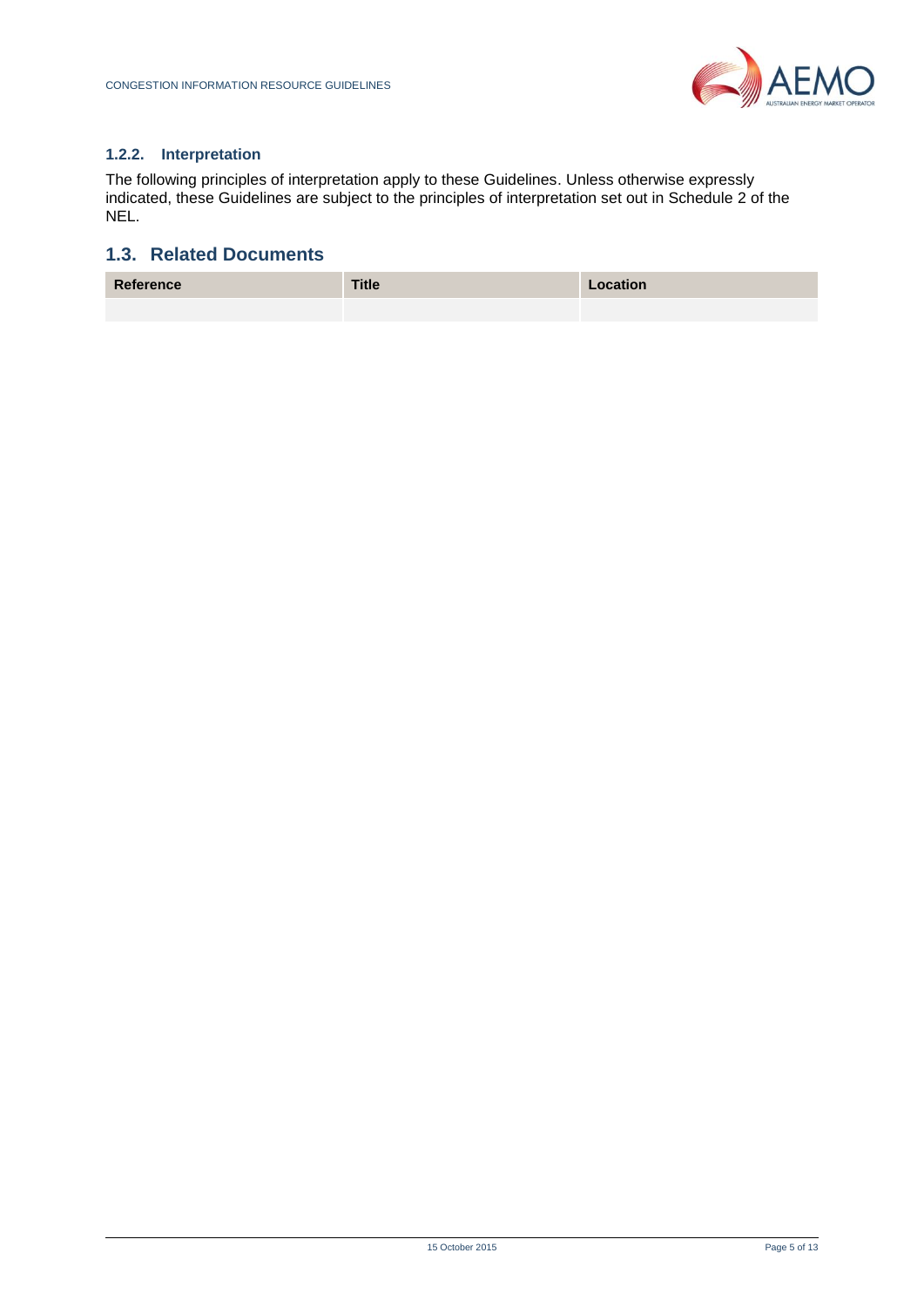

# <span id="page-5-0"></span>**2. CONGESTION INFORMATION RESOURCE**

Following the conclusion of the Australian Energy Market Commission (AEMC) review "Arrangements for Managing Risks Associated with Transmission Network Congestion" in 2009, AEMO is required under the NER to establish and maintain a CIR, which will consolidate and enhance existing sources of information relevant to the understanding and management of transmission *network* congestion risk.

# <span id="page-5-1"></span>**2.1. Objective**

Clause 3.7A(a) lists the objective of CIR:

(a) The objective of the *congestion information resource* is to provide information in a cost effective manner to *Registered Participants* to enable them to understand patterns of *network* congestion and make projections of *market* outcomes in the presence of *network* congestion (the *congestion information resource objective*).

# <span id="page-5-2"></span>**2.2. NER Obligation**

AEMO is required to *publish* the CIR in accordance with clause 3.7A(b) of the NER:

- (b) To implement the *congestion information resource objective*, *AEMO* must develop and *publish*, in accordance with this rule 3.7A, an information resource comprising:
	- (1) Information on *planned network events* that are likely to materially affect *network constraints* in relation to a *transmission system*;
	- (2) Historical data on *mis-pricing* at *transmission network* nodes in the *national electricity market*; and
	- (3) Any other information that *AEMO*, in its reasonable opinion, considers relevant to implement the *congestion information resource objective*,

which is to be known as the *congestion information resource.*

Further, clause 3.7A(c) provides a benchmark:

(c) The *congestion information resource* must contain at least the same level of detail as is required to be included in the interim congestion information resource *published* under clause 11.30.2.

#### <span id="page-5-3"></span>**2.3. Location**

The CIR is available on AEMO's website at: [http://www.aemo.com.au/Electricity/Market-](http://www.aemo.com.au/Electricity/Market-Operations/Congestion-Information-Resource)[Operations/Congestion-Information-Resource.](http://www.aemo.com.au/Electricity/Market-Operations/Congestion-Information-Resource)

### <span id="page-5-4"></span>**2.4. Contents**

The following sections outline the content provided as part of the CIR along with some related references. AEMO's website provides further information for each item.

#### **2.4.1. Policies and Processes**

A number of process and policy documents describe aspects of *network* constraints and congestion:

- Constraint Naming Guidelines.
- Constraint Formulation Guidelines.
- Constraint Implementation Guidelines.
- Schedule of Constraint Violation Penalty Factors.
- Confidence Levels, Offsets, and Operating Margins Policy Document.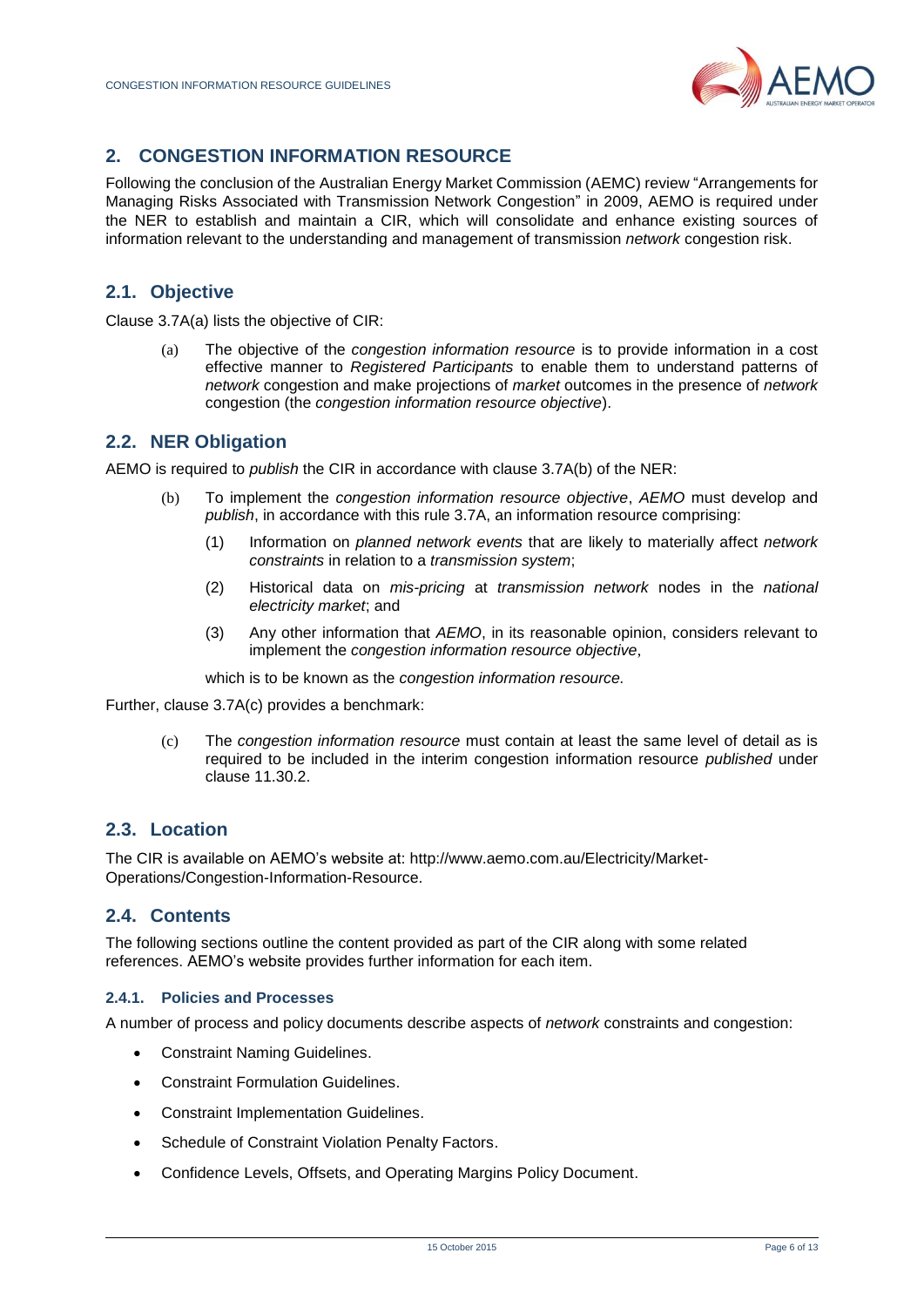

- Over-Constrained Dispatch Rerun Process.
- Constraint Frequently Asked Questions.
- Factors Contributing to Differences between Dispatch and Pre-dispatch Outcomes.
- Limits Advice Guidelines.

#### **2.4.2. Education Material**

Details of AEMO workshops and other educational material to assist with the understanding of the NEM, including *network* congestion.

#### **2.4.3. Network Status and Capability**

A number of *publications* describe the real-time status of *networks* and their general capability:

- Transmission Line Diagrams.
- Transmission Equipment Ratings (**TER**).
- Interconnector Capabilities.
- Network Outage Scheduler (**NOS**).
- Market Information Planned Electricity Network Outages.
- Plain English Constraint Equation Converter.
- MMS Files.
- Limit Advice.

#### **2.4.4. Statistics and incident reports**

The CIR contains continuous reporting streams that provide stakeholders with information on constraints and resulting *network* congestion that are updated regularly. The CIR is also a portal to resources providing details on particular incidents.

- Annual Constraint Report
- Monthly Constraint Report.
- Weekly Constraint Library Changes Report.
- Power System Operating Incident Reports.
- Pricing Event Reports.

#### **2.4.5. Related resources**

The CIR also provides a portal to a number of related resources that set out upcoming changes to the *network* and congestion management*,* and therefore may affect *network* congestion in future years. These resources can include:

- Annual Planning Reports by TNSPs.
- TNSP Network Augmentations.

#### **2.4.6. Interconnector Performance**

Clause 3.13.3(p) of the NER introduces the requirement for AEMO to publish, for each day of the preceding quarter for all interconnectors, details of:

- Interconnector transfer capability.
- The discrepancy between interconnector transfer capability and the capacity of the relevant interconnector in the absence of outages on the relevant interconnector only.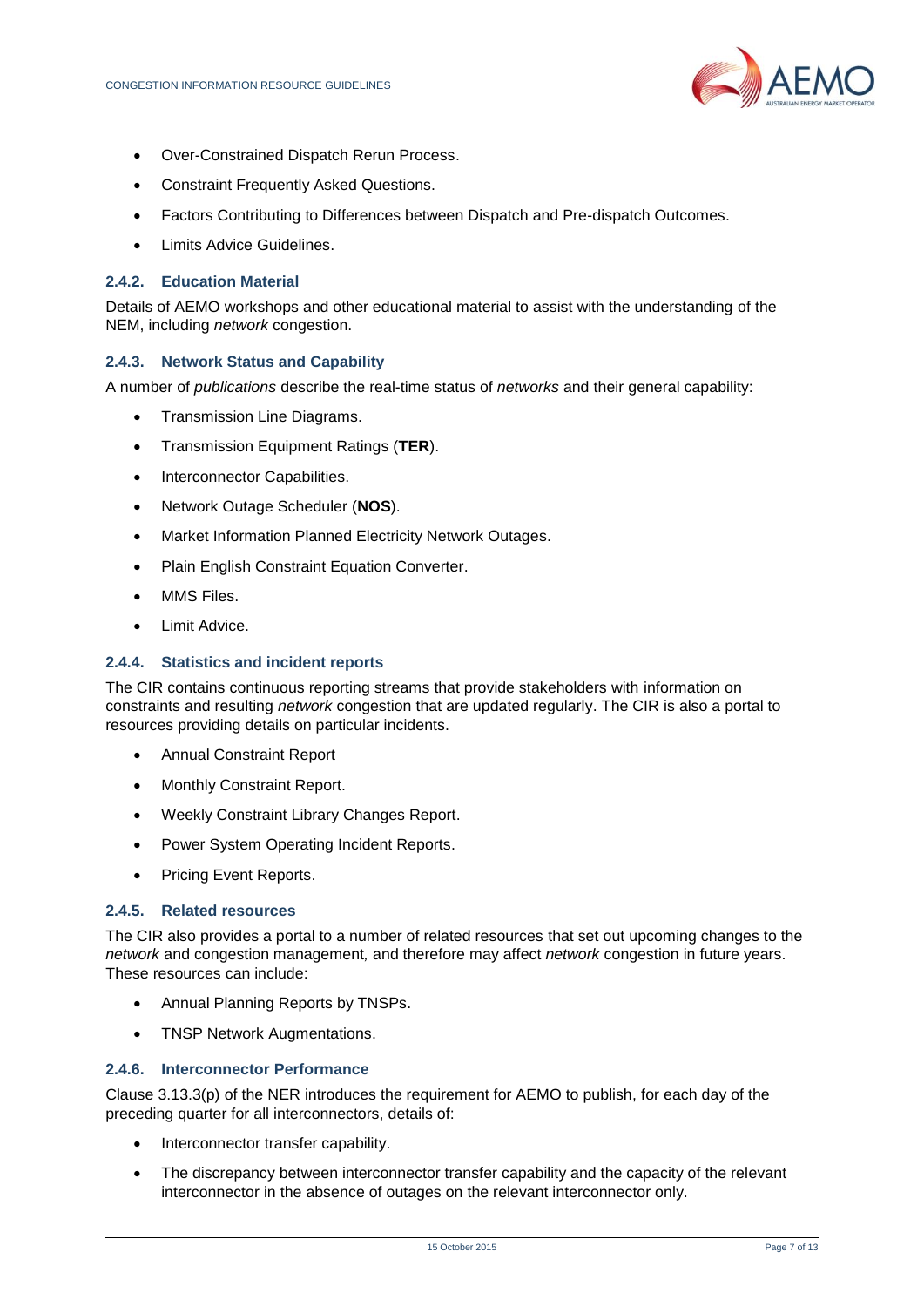

AEMO satisfies this requirement by publishing:

- A report on nominal interconnector capabilities updated as needed (see interconnector capabilities report above).
- A dispatch interconnector solution via the Market Management System (MMS) data model.
- A table in the monthly constraint report detailing the top binding interconnector limit setters.
- A list of constraint equations that set the interconnector limits, published along with the Annual NEM constraint report.

#### **2.4.7. Mis-pricing**

Clause 3.7A(b)(2) of the NER set out an obligation for AEMO to provide historical data on *mis-pricing* at *transmission network* nodes. To meet this requirement, AEMO *publishes* mis-pricing data at the transmission network nodes in the dispatch\_local\_price table in the MMS data model.

#### <span id="page-7-0"></span>**2.5. Publishing and Updating the Congestion Information Resource**

Each document that makes up the CIR is updated at different times. Further details can be found in the *timetable*<sup>1</sup> .

#### <span id="page-7-1"></span>**2.6. Confidentiality**

l

Clause 3.7A(j) of the NER states that AEMO must not *publish confidential information* as part of the CIR.

<sup>1</sup> See:<http://aemo.com.au/Electricity/Market-Operations/Dispatch/Spot-Market-Operations-Timetable>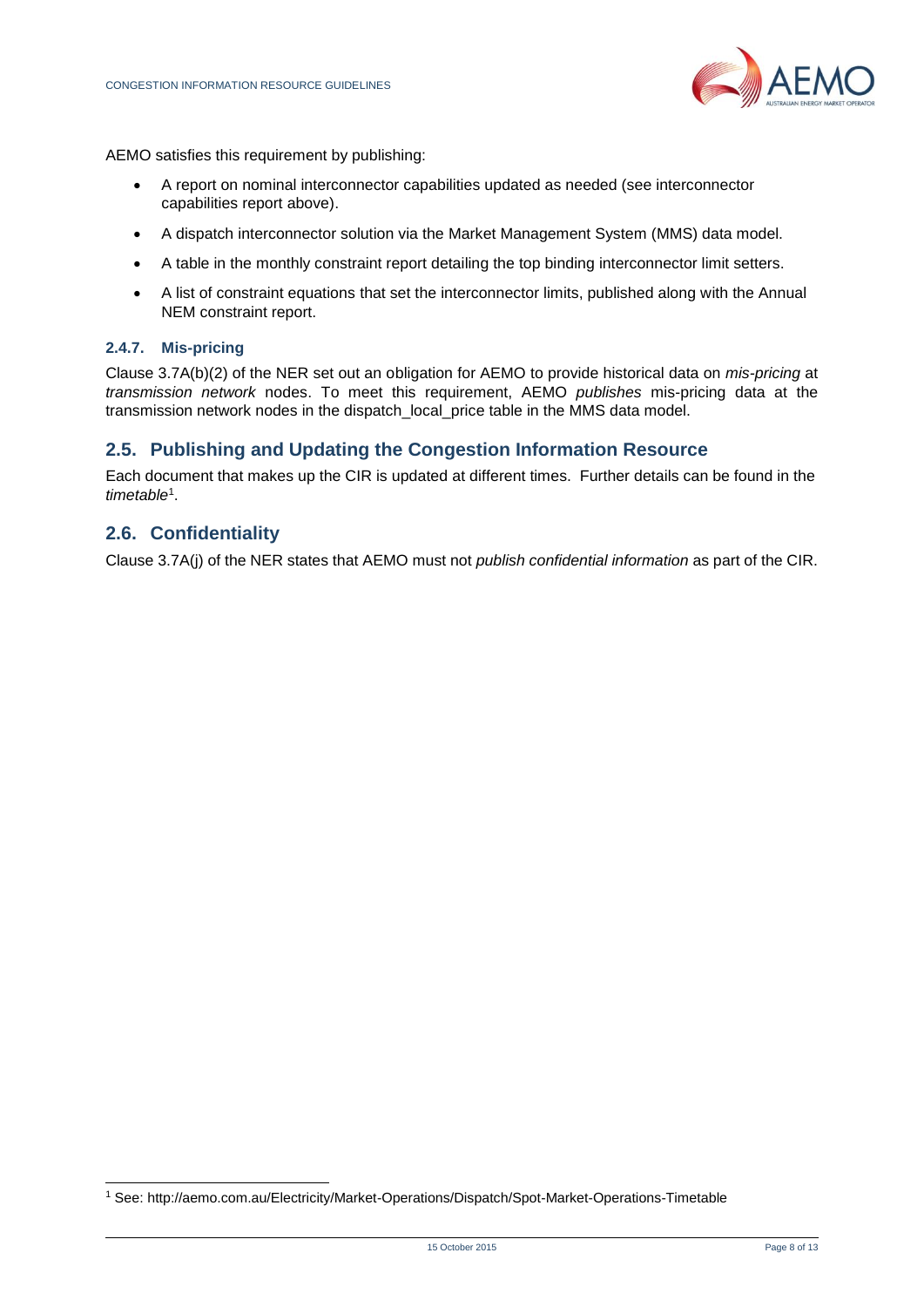

# <span id="page-8-0"></span>**3. INFORMATION TO BE PROVIDED BY TNSPS**

# <span id="page-8-1"></span>**3.1. Scope of the Obligation**

The information required to be provided by TNSPs is stated in clause 3.7A(n), (o) and (p):

- (n) In addition to the obligations imposed on *Transmission Network Service Providers* by rule 3.7, *Transmission Network Service Providers* must provide *AEMO* with the information specified in the *congestion information resource guidelines* as information that is to be provided by them:
	- (1) in a form which clearly identifies *confidential information*; and
	- (2) in accordance with the *congestion information resource guidelines.*
- (o) If there has been a material change to the information provided by a *Transmission Network Service Provider* under paragraph (n), the *Transmission Network Service Provider* must provide *AEMO* with the revised information as soon as practicable.
- (p) Information contained in the *congestion information resource* which has been provided by, or has been derived from information provided by, a *Transmission Network Service Provider* under this rule 3.7A:
	- (1) must represent the *Transmission Network Service Provider's* current intentions and best estimates regarding *planned network events* at the time the information is made available;
	- (2) does not bind the *Transmission Network Service Provider* to comply with an advised *outage* program; and
	- (3) may be subject to change due to unforeseen circumstances outside the control of the *Transmission Network Service Provider*.

# <span id="page-8-2"></span>**3.2. Types of Information Required by AEMO**

#### **3.2.1. Network Outage Scheduler (NOS)**

TNSPs are required to submit their current intentions and best estimates regarding *planned network events* under clause 3.7A(p)(1) of the NER.

TNSPs meet this obligation by entering information about their *network outages* into NOS. This includes information about all primary assets (any assets that carries high voltage), and any outages of secondary systems (protection systems, ancillary plants, etc.) that is forecast to constrain the *dispatch* process.

Bookings for *outages* can be made up to two years in advance or at short notice in response to an emergency. TNSPs enter the following *outage* information into NOS:

- The equipment affected by the *outage*.
- The planned start and end time of the *outage*.
- Whether it relates to primary or secondary assets.
- Any notes associated with the *outage*.

AEMO assesses the *outage* bookings and enters the following information into NOS:

- Any *constraint* equations invoked associated with the *outage*.
- The assessment status of the *outage*.
- Any further notes associated with the *outage*.

Further information is available on AEMO's website: [http://www.aemo.com.au/Electricity/Data/Network-](http://www.aemo.com.au/Electricity/Data/Network-Data/Network-Outage-Schedule)[Data/Network-Outage-Schedule.](http://www.aemo.com.au/Electricity/Data/Network-Data/Network-Outage-Schedule)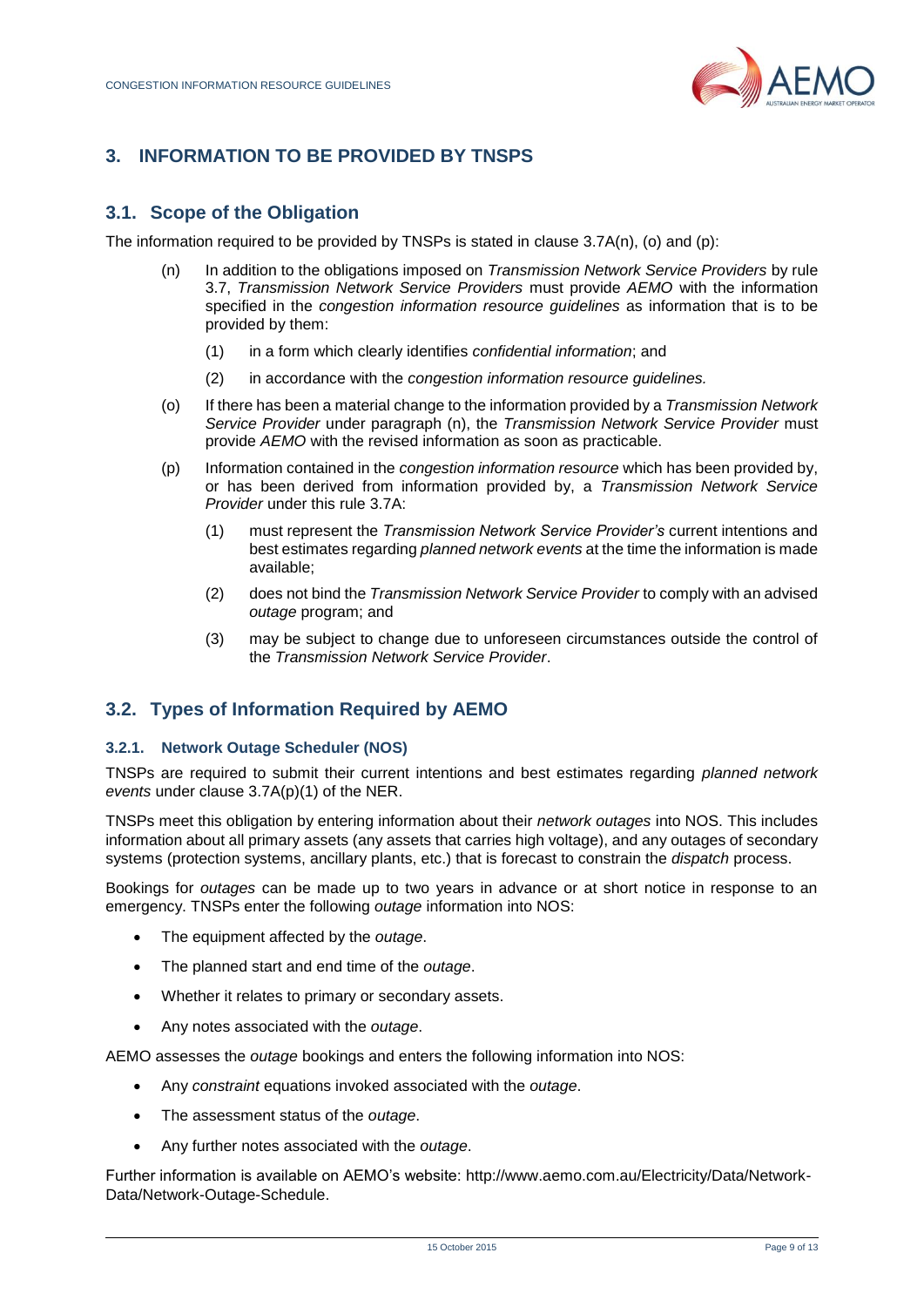

#### **3.2.2. Transmission Equipment Ratings**

TNSPs are required to advise AEMO of the rating of their *transmission lines* and other equipment under clause S5.1.12 of the NER.

Network Service Providers (NSPs) provide information about their equipment, including rating application levels, application rules, and rating values.

This information can be provided as static data for use under specified conditions, telemetered dynamic real-time data for use in *dispatch* timeframe, or be hand-dressed manually in AEMO's EMS in urgent circumstances.

# <span id="page-9-0"></span>**3.3. Confidentiality**

Clause 3.7A(n)(1) of the NER requires TNSPs to provide information to AEMO in a form that clearly identifies *confidential information*, so that AEMO can comply with its obligation not to *publish confidential information* as part of the CIR.

#### <span id="page-9-1"></span>**3.4. Updates to Information**

Material changes to any of the information provided to AEMO by TNSPs must be updated by the TNSPs as soon as practicable (see clause 3.7A(o) of the NER).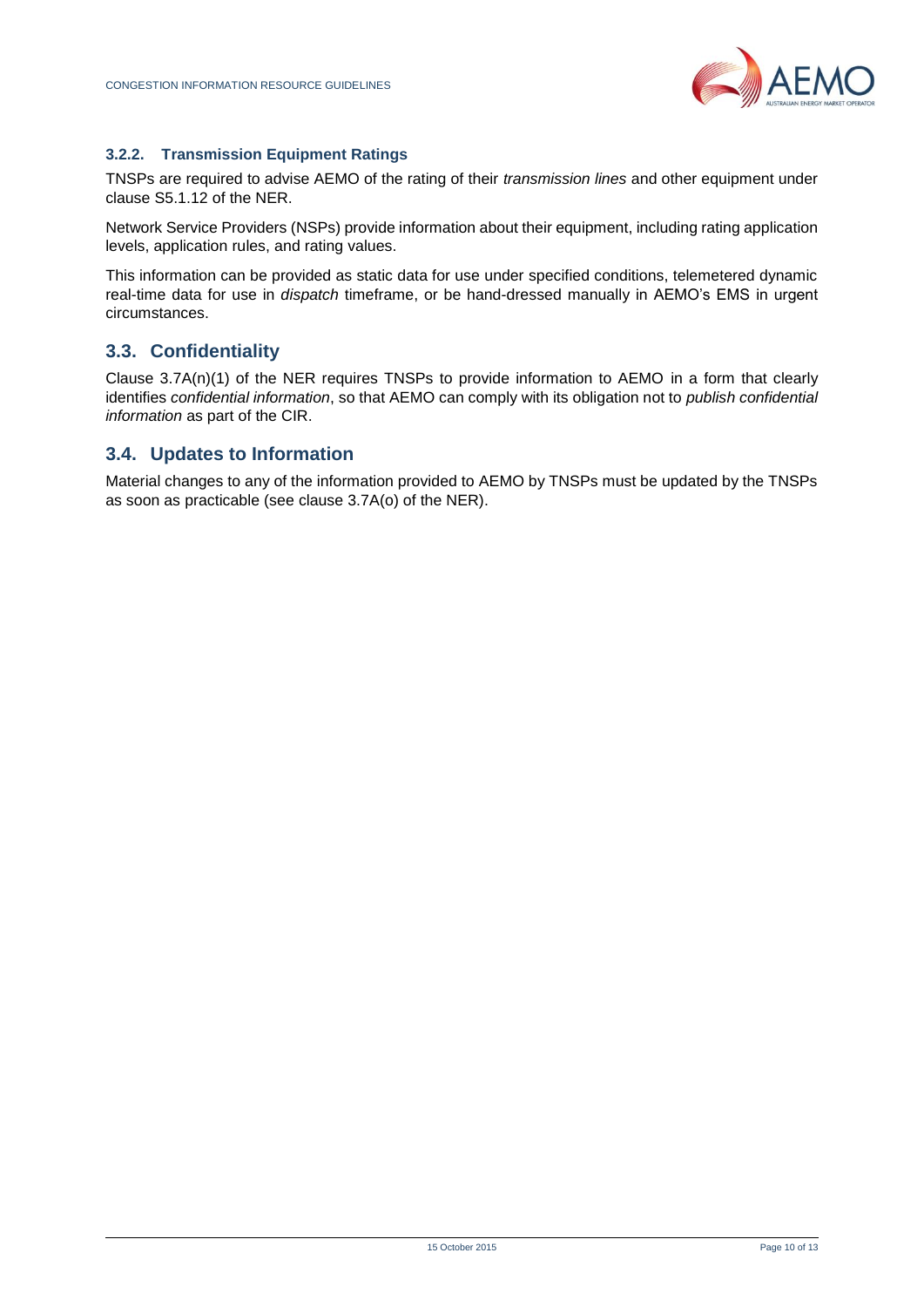

# <span id="page-10-0"></span>**4. FURTHER DEVELOPMENT OF THE CONGESTION INFORMATION RESOURCE**

AEMO continues to develop the CIR to match stakeholder needs in line with clause 3.7A(d) of the NER. To manage this process, AEMO:

- Includes CIR development as an agenda item for NEM Wholesale Consultative Forum (**NEMWCF**) meetings at least once a year, where proposals for change, viability, and priorities are discussed.
- Conducts formal stakeholder consultation as needed, but in any event, at least every three years, to determine how the CIR should be changed.

In order to meet the cost effective element of the *congestion information resource objective,* AEMO undertakes a cost-benefit analysis of proposals to change the CIR. This is managed using a release planning strategy similar to that used for AEMO's market systems. Under this approach:

- All acceptable proposals are ranked in terms of relative benefit based on certain criteria. This ranking is developed during the consultation process.
- Resources and costs required to implement each proposal are identified. This includes both development costs, ongoing operational costs, and resources required by TNSPs, where appropriate.
- The proposals are grouped into annual releases according to the ranking and resources available for each release.

Some proposals can take several years to implement. If proponents consider this unacceptable, AEMO, in consultation with the NEMWCF, can assess whether the cost to accelerate the work is justified.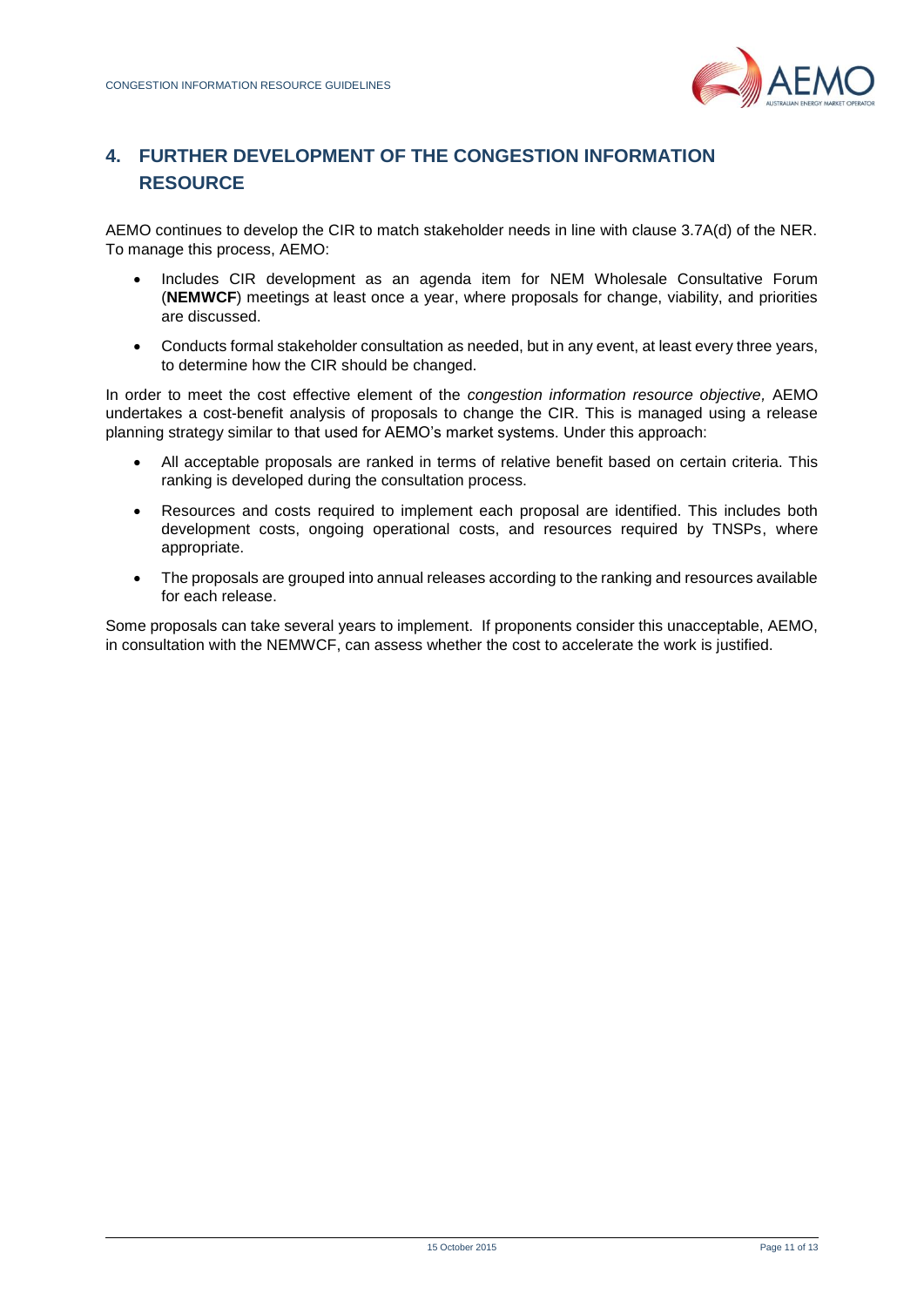# <span id="page-11-0"></span>**APPENDIX A. ITEMS REQUESTED FOR THE CIR**

This Appendix details items submitted to AEMO as part of its annual CIR consultations from 2010 to 2014. The current status of each item is indicated.

Items not listed as completed or cancelled are considered for future enhancements of the CIR.

| Year | <b>Completed</b>  | <b>Requested Item Description</b>                                                                                                                                                                       | <b>Comments</b>                                                                                                                                          |
|------|-------------------|---------------------------------------------------------------------------------------------------------------------------------------------------------------------------------------------------------|----------------------------------------------------------------------------------------------------------------------------------------------------------|
| 2010 | Oct 2011          | NOS Improvements: Recall times/original submit time/time<br>of last change/TNSP.                                                                                                                        |                                                                                                                                                          |
| 2010 |                   | AEMO to work with TNSPs to publish outages via NOS<br>instead of planned network outages.                                                                                                               | Also submitted in 2011 consultation. AEMO is<br>discussing this issue with the TNSPs. TransGrid<br>and Transend are submitting their outages via<br>NOS. |
| 2010 | Sep 2010          | Link CIR to the National Transmission Network<br>Development Plan.                                                                                                                                      |                                                                                                                                                          |
| 2010 | Feb 2010          | Report on performance of constraint equations.                                                                                                                                                          | Published as the annual Constraint Report in<br>Feb 2010.                                                                                                |
| 2010 | Cancelled         | Daily report summarising the changes in NOS over past 24<br>hours established.                                                                                                                          | AEMO consulted with the DPRG <sup>2</sup> and both<br>agreed to cancel this in favour of providing NOS<br>data via MMS Data Model.                       |
| 2010 | Sep 2010          | Link to incident reports from CIR.                                                                                                                                                                      |                                                                                                                                                          |
| 2010 | Late 2010         | Summated left-hand-side (LHS) of constraint equations in<br>dispatch and pre-dispatch.                                                                                                                  |                                                                                                                                                          |
| 2010 | Sep 2010          | CIR links to TNSP annual planning reviews.                                                                                                                                                              |                                                                                                                                                          |
| 2010 | <b>Early 2011</b> | Changes to the MMS Web Portal to include the <i>dispatch</i> /<br>pre-dispatch / PASA constraint and interconnector results.                                                                            |                                                                                                                                                          |
| 2010 |                   | Add a heat map display of mis-pricing.                                                                                                                                                                  | AEMO is investigating if this information can be<br>implemented in a cost effective manner - such<br>as on the new AEMO Interactive map.                 |
| 2010 | Cancelled         | Visual image of outages.                                                                                                                                                                                | Cancelled due to the resourcing and<br>development time required.                                                                                        |
| 2010 | Cancelled         | Visual image of constraint equations.                                                                                                                                                                   | Cancelled due to the resourcing and<br>development time required.                                                                                        |
| 2011 | Feb 2012          | Include statistics on outage submit times in the Annual<br>Constraints Report (planned, short notices and unplanned<br>outages). This is different to the statistics on the Planned<br>Network Outages. | Implemented in the Constraint Report 2011.                                                                                                               |
| 2011 |                   | Include statistics on Planned Network Outages in the<br>longer timeframe (1/3/6/9 months).                                                                                                              | On hold until Planned Network Outages from all<br>TNSPs are in NOS.                                                                                      |
| 2011 | Dec 2011          | Report on constraint performance on a monthly basis.                                                                                                                                                    | Monthly Constraint Report released with<br>information on why constraint automation was<br>used and information on violating constraint<br>equations.    |
| 2011 | Apr 2011          | Include more <i>network</i> diagrams in the CIR.                                                                                                                                                        | Link provided to National Transmission Network<br>Development Plan diagrams.                                                                             |
| 2011 | Sep 2011          | Add information on how <i>constraint</i> equations are<br>constructed.                                                                                                                                  | Constraint Implementation Guidelines released.                                                                                                           |
| 2011 |                   | Link to market impact parameter (MIP) data from<br>Australian Energy Regulator (AER).                                                                                                                   | This is AER data and is currently not available<br>on its website. When it is available it will be<br>linked.                                            |
| 2011 | Oct 2011          | NOS improvement: add outage change reason.                                                                                                                                                              | Combined with other NOS improvements                                                                                                                     |
| 2011 | Cancelled         | Include statistics on the performance of <i>network</i> ratings in<br>pre-dispatch.                                                                                                                     |                                                                                                                                                          |
| 2011 | June 2011         | Link to augmentation information from TNSPs.                                                                                                                                                            |                                                                                                                                                          |
| 2011 | Feb 2012          | Updating the existing video to the new format so it is<br>viewable on more devices.                                                                                                                     |                                                                                                                                                          |

**Table 4-1 — Items requested for the CIR**

l <sup>2</sup> Dispatch Price and Reference Group – now part of the NEM Wholesale Consultative Forum.